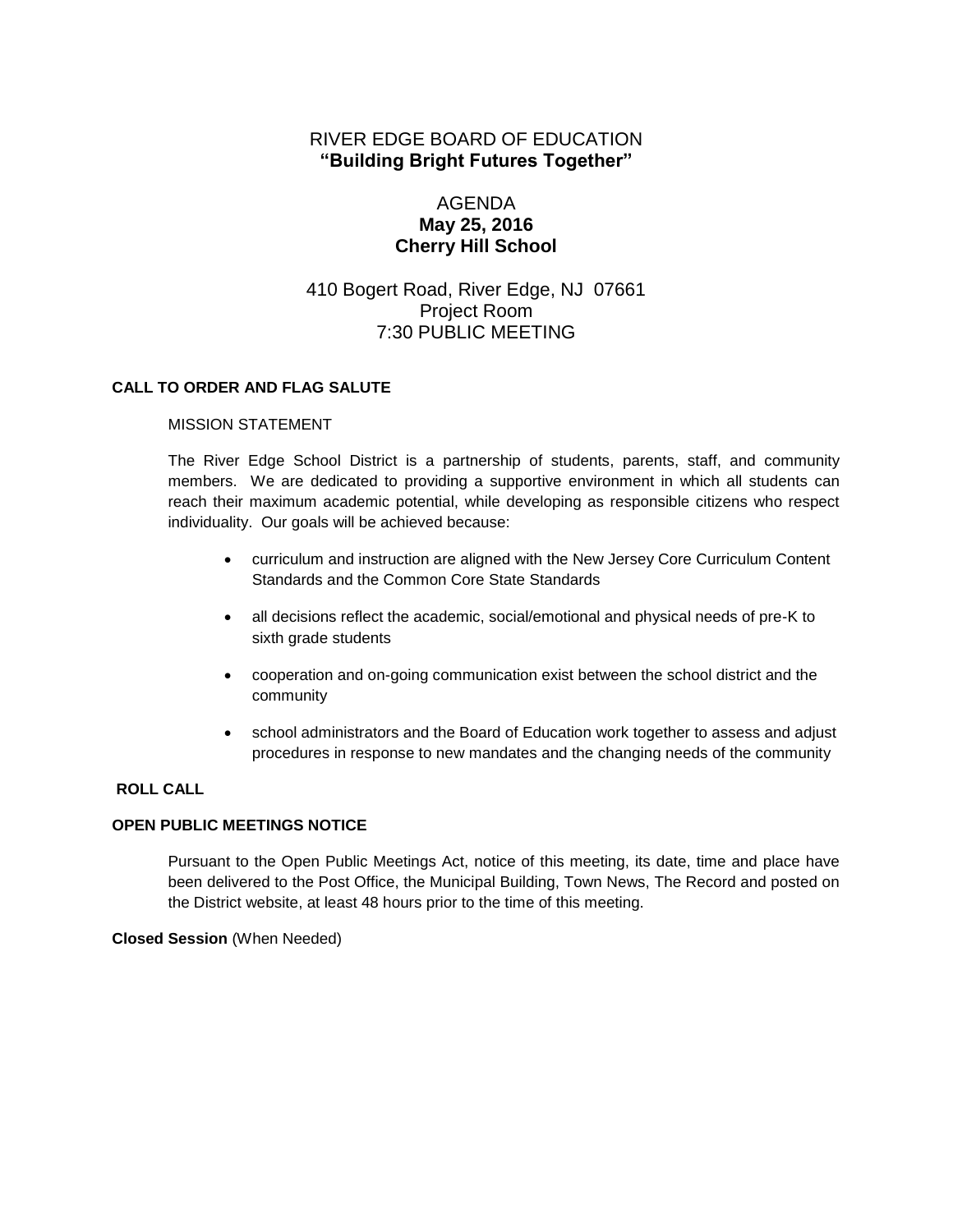# **STUDENT BOARD MEETING**

## **6 th Grade Students from Roosevelt and Cherry Hill Schools will serve as Trustees and Administrators**

## Student Board Members

| Antonella RodioParis Myers      | Gabriella PorcoTova Ben-Dov    |  |
|---------------------------------|--------------------------------|--|
| Lara McLaughlinGyuchang Sim     | Kiran SeligmanPatricia Salvati |  |
| Kathryn LamolinoSheli Dansky    | Brenna ThomasDenise Heitman    |  |
| Emily DanahyColin Busteed       | Davan McHaleMichael Henzel     |  |
| Lauren VelazquezAnthony DiBella | Kaitlin RaskinBeth Rosen       |  |
| Jacqueline YangCathy Danahy     | Nicolas BougadesJohn Lyons     |  |
| Tommy DeLorenzoMichael Koth     |                                |  |

### **SPECIAL/DISCUSSION ITEMS**

- A. Public Comment on Agenda Items
- B. Integrating New Families into the River Edge Community

# **REPORTS**

- 1. SUPERINTENDENT
- 2. PRINCIPAL
	- A. New Bridge Center
	- B. Cherry Hill School
	- C. Roosevelt School
- 3. BOARD SECRETARY
- 4. BUILDING AND GROUNDS
- 5. PRESIDENT
- 6. COMMITTEES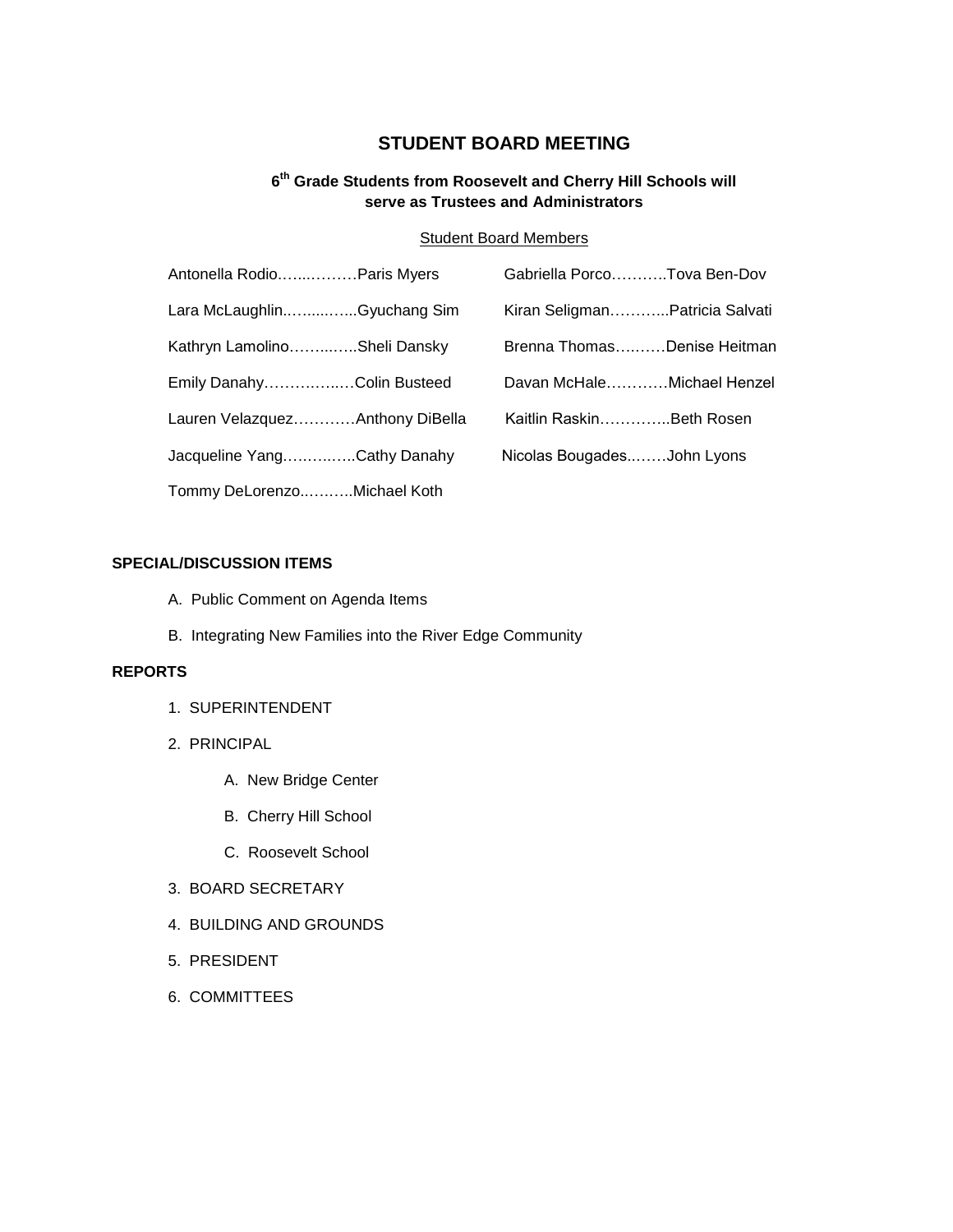#### **MOTIONS TO BE ACTED UPON**

#### **A. ADMINISTRATION/POLICY**

- 1. That the Board of Education approve the Minutes and Confidential Minutes of April 6, 2016.
- 2. That the Board of Education approve the Minutes and Confidential Minutes of April 20, 2016.
- 3. That the Board of Education approve the staff development and travel as per the schedules for May 2016 including relevant mileage reimbursement. (Addendum)
- 4. That the Board of Education authorize Bergen County Special Services to provide non- public services to eligible students under the provisions of Chapter 192/193 at the following schools for the 2016/2017 school year:

Yeshiva of North Jersey Sinai at RYNJ

- 5. That the Board of Education authorize Bergen County Special Services to provide Chapter 192 Home Instruction, ESL services, and Chapter 193 Speech/ Evaluation services to eligible students at St. Peter's Academy for the 2016–2017 school year.
- 6. That the Board of Education authorize Region V to provide Chapter 192 Compensatory Education and Chapter 193 Supplemental Instruction to eligible students at St. Peter's Academy for the 2016–2017 school year.
- 7. That the Board of Education affirm the HIB report and consequences as per the Superintendent's report at the May 4, 2016 Board Meeting.

**Motion by: \_\_\_\_\_\_\_\_\_\_\_\_\_\_\_\_\_\_\_\_ Seconded by: \_\_\_\_\_\_\_\_\_\_\_\_\_\_\_\_\_\_\_\_**

- **B. CURRICULUM/EDUCATION** None
- **C. BUILDING & GROUNDS** None

#### **D. FINANCE/GRANTS/GIFTS**

- 1. That the Board of Education approve the bills & claims dated May 2016 totaling \$496,897.56 including checks #38446 through #38558. Payrolls dated April 8, 2016 and April 29, 2016, totaling \$1,086,441.18 issued therefore, a copy of such warrants list be attached as part of these minutes. (Addendum)
- 2. That the Board of Education approve the Budget Transfers for the school year 2015-2016 as of March 31, 2016. (Addendum)
- 3. That the River Edge Board of Education approve the Secretary's and Treasurer's Reports for the period ending March 31, 2016.

Further, we certify that as of March 31, 2016 after review of the secretary's monthly financial report (appropriations section) and upon consultation with the appropriate district officials, to the best of our knowledge, no major account or fund has been overexpended in violation of N.J.A.C. 6A:23-2.11 and that sufficient funds are available to meet the districts financial obligation for the remainder of the fiscal year. (Addendum)

**Motion by: \_\_\_\_\_\_\_\_\_\_\_\_\_\_\_\_\_\_\_\_ Seconded by: \_\_\_\_\_\_\_\_\_\_\_\_\_\_\_\_\_\_\_\_**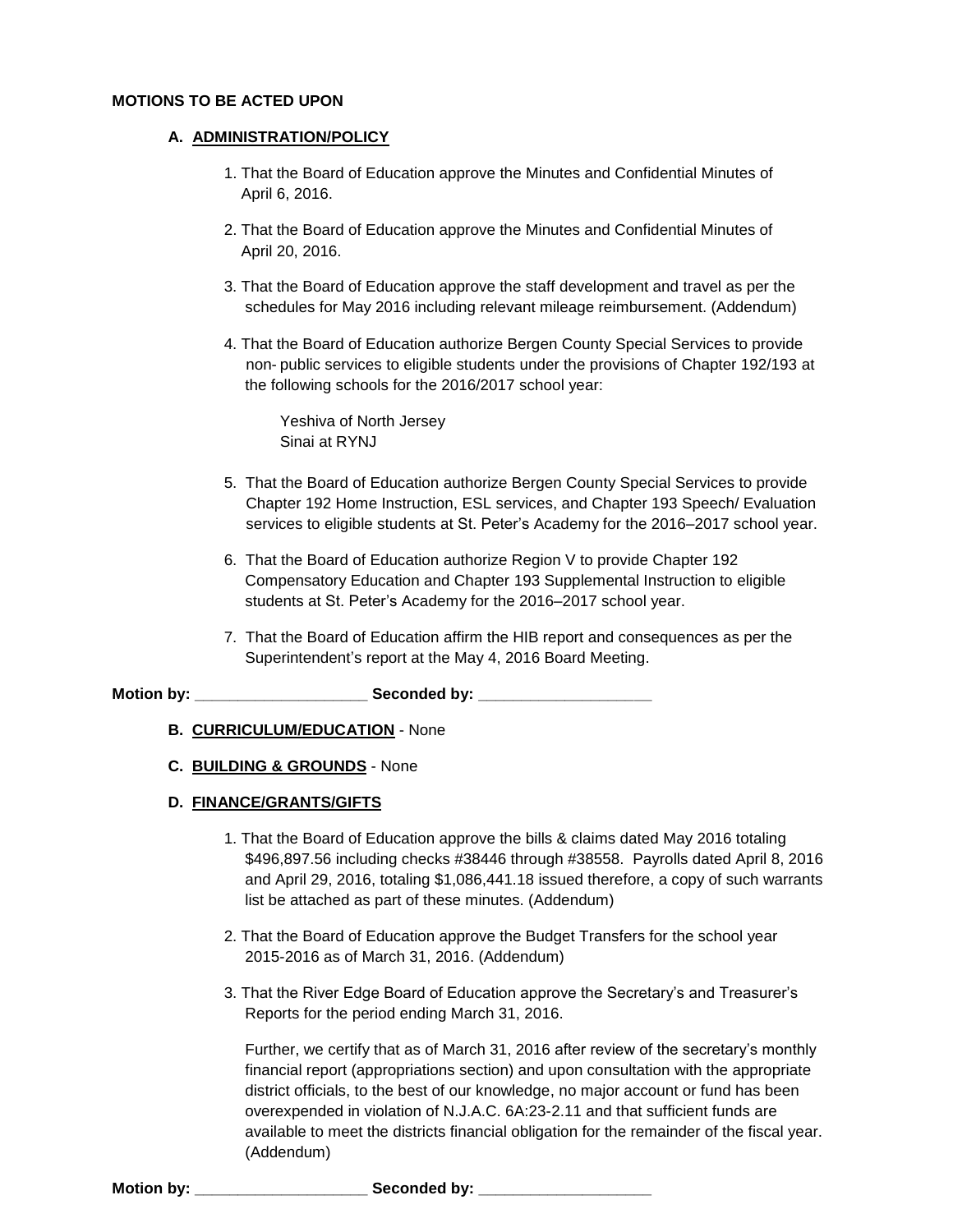### **E. PERSONNEL**

- 1. That the Board of Education, with the recommendation of the Superintendent, approve Jessica Barbo, Teacher, September 1, 2016 through June 30, 2017, BA, Step 1.
- 2. That the Board of Education accept, with regret, the resignation of Mary Ellen Cameron, Health Aide, effective June 21, 2016.
- 3. That the Board of Education, with the recommendation of the Superintendent, approve the employment of Tenured Staff for the 2016-2017 school year as per the list, on file in the District Office.
- 4. That the Board of Education, with the recommendation of the Superintendent, approve the employment of Non-tenured Staff for the 2016-2017 school year as per the list, on file in the District Office.
- 5. That the Board of Education approve the following for the Cycle V of the Post Dismissal Instructional Academy for the 2015-2016 School Year.

Michelle Baragona Katie O' Reilly Noy Sapir

**Motion by: \_\_\_\_\_\_\_\_\_\_\_\_\_\_\_\_\_\_\_\_ Seconded by: \_\_\_\_\_\_\_\_\_\_\_\_\_\_\_\_\_\_\_\_**

## **F. RIVER EDGE SPECIAL EDUCATION** - None

### **G. REGION V ADMINISTRATION & TRANSPORTATION**

- 1. That the Board of Education approve the bills & claims dated May 2016 totaling \$777,083.55 including checks #66127 through #66292.
- 2. That the Board of Education approve the following Quote Contracts for Radiant Transportation.

| Route # | <b>Transporter</b>     | <b>Per Diem</b> |
|---------|------------------------|-----------------|
| 2253    | Garden Academy         | \$240.00        |
| 2262    | Windsor Bergen Academy | \$230.00        |

3. That the Board of Education approve the following Quote Contracts with We Care School Trans.

| Route # | <b>Transporter</b>                  | <b>Per Diem</b> |
|---------|-------------------------------------|-----------------|
| 2251    | Children's Therapy Center Fair Lawn | \$113.00        |
| 2258    | C.T.D.S. Rutgers                    | \$252.00        |
| 2261    | New Alliance Academy                | \$99.00         |
| 2268    | Garden Academy                      | \$240.00        |
| 2280    | New Beginnings                      | \$245.00        |